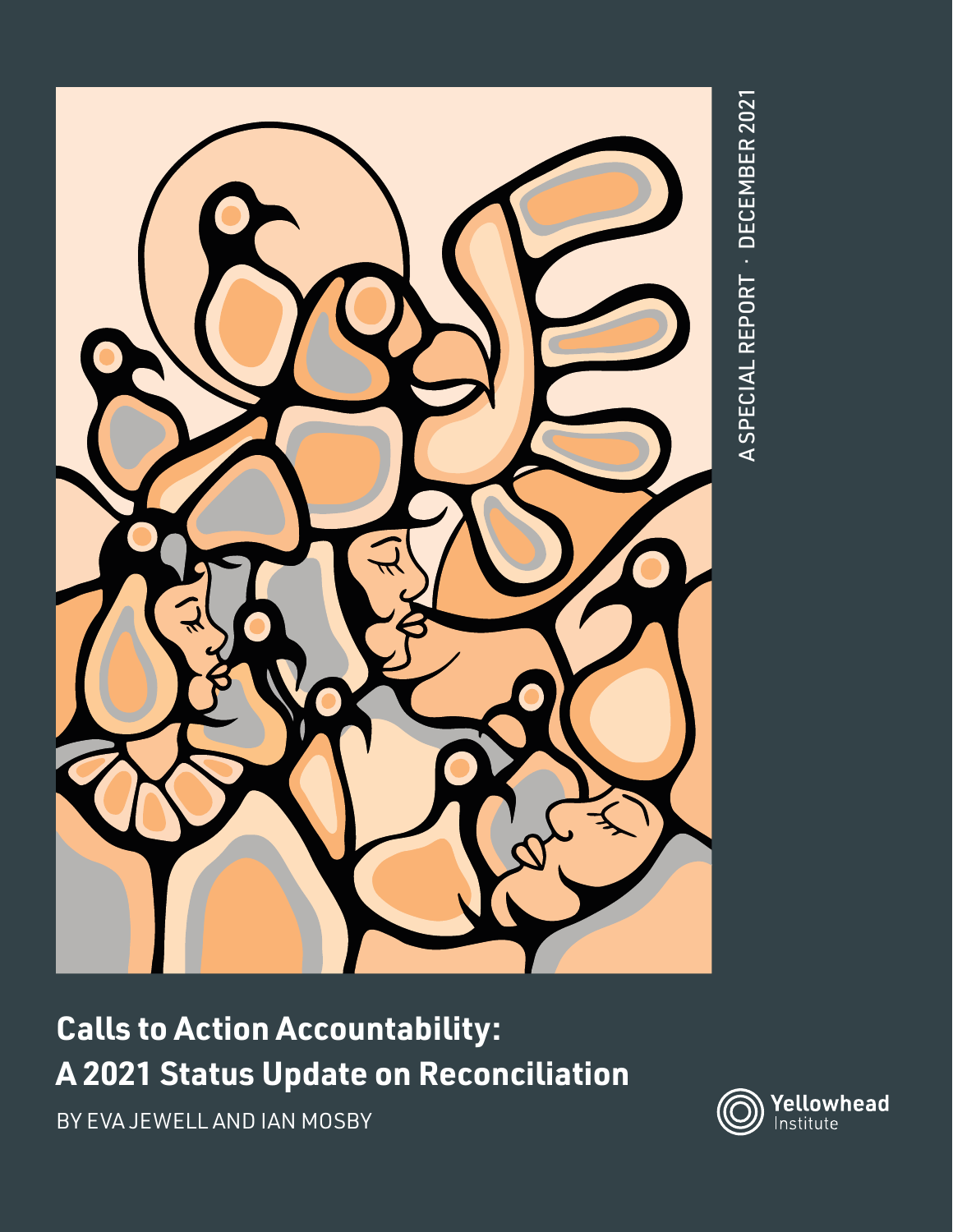## Executive Summary

AS OF DECEMBER 15, 2021, six years have passed since the Truth and Reconciliation Commission (TRC) released its six-volume [Final Report](https://nctr.ca/records/reports/). In addition to providing a documentary record of Canada's genocide as experienced by Indigenous children, the TRC released [94 Calls to Action](https://ehprnh2mwo3.exactdn.com/wp-content/uploads/2021/01/Calls_to_Action_English2.pdf )  to address the ongoing legacy of the Indian Residential School System (IRSS). These Calls to Action challenge the structures and attitudes in Canadian society that continue to perpetuate the marginalization of Indigenous peoples so as to advance the process of reconciliation.

**This is the third year we have been formally tracking the completion of the Calls to Action. While there was the rapid adoption and implementation of three Calls to Action this year—a rarity—a survey in the general Canada-Indigenous relationship also reveals some low points.** 

Amidst a global pandemic, and despite promises to the contrary, clean drinking water is [still not guaranteed](https://www.theglobeandmail.com/canada/article-ottawa-pressed-to-make-good-on-promise-to-end-all-long-term-drinking/) for many First Nations communities. This is a scourge that is, in part, the outcome of generations of chronically underfunded infrastructure. The re-elected Liberal government [continues to battle](https://www.cbc.ca/news/indigenous/st-annes-review-compensation-1.6161642) St. Anne's Residential School survivors in court and to [appeal](https://www.cbc.ca/news/canada/saskatchewan/opinion-andre-bear-children-discriminate-canada-1.6241047) Canadian Human Rights Tribunal orders to compensate First Nations children who have been racially discriminated against by the federal government. Industry continues to violate Wet'suwet'en law, forcing the construction of natural gas infrastructure through their pristine lands and waters without the consent of hereditary chiefs. And, finally, as the country reeled from the discovery of hundreds of graves of children outside former Indian Residential Schools, the Prime Minister went on vacation on a day that his own government set aside to honour residential school survivors. As one survivor put it, ["His words don't match his actions."](https://www.cbc.ca/news/politics/residential-school-survivor-trudeau-travel-1.6196990) We find this to be an apt description of Canada's engagement with the TRC's Calls to Action.

#### Considerations this year

This year, we want to offer a caveat to our analysis. While checking the completion of the Calls to Action is a useful exercise in determining institutional commitments to reconciliation as set out by the Truth and Reconciliation Commission, it is a partial picture of the composition of reconciliation in this country.

Throughout the years, and with each deep analysis of the Calls to Action, we came to understand two key things that we bring to bear on this year's report:

1) Not every Call to Action requires Canada and Canadians to make the kinds of lasting, permanent and structural changes necessary to transform the relationship substantively. Some Calls to Action are symbolic, while others are structural, and Canada is choosing to complete the symbolic calls with expediency while neglecting the structural changes called for by the TRC.

2) Completing the Calls to Action is being treated as a kind of tallying exercise in which reconciliation can be achieved via a crude colonial balance sheet: once a Call to Action is complete, Canadians can then forget about it and feel better about themselves. We remind Canada that relationality—which, to our mind, is what reconciliation is trying to achieve—is an ongoing process, not a single event or box to check.

Like in previous years, we draw upon the work of previous Yellowhead Institute releases, Indigenous scholarship, Government documents where available, and various news coverage and media to inform our discussion.

Our analysis is also enhanced by the expert insight of Indigenous scholars and practitioners from across the country with whom we spoke: Dr. Cindy Blackstock, Dr. Brent Debassige, Dr. Jaris Swidrovich, Kris Statnyk, Dr. Kisha Supernant, and Dr. Janice Forsyth.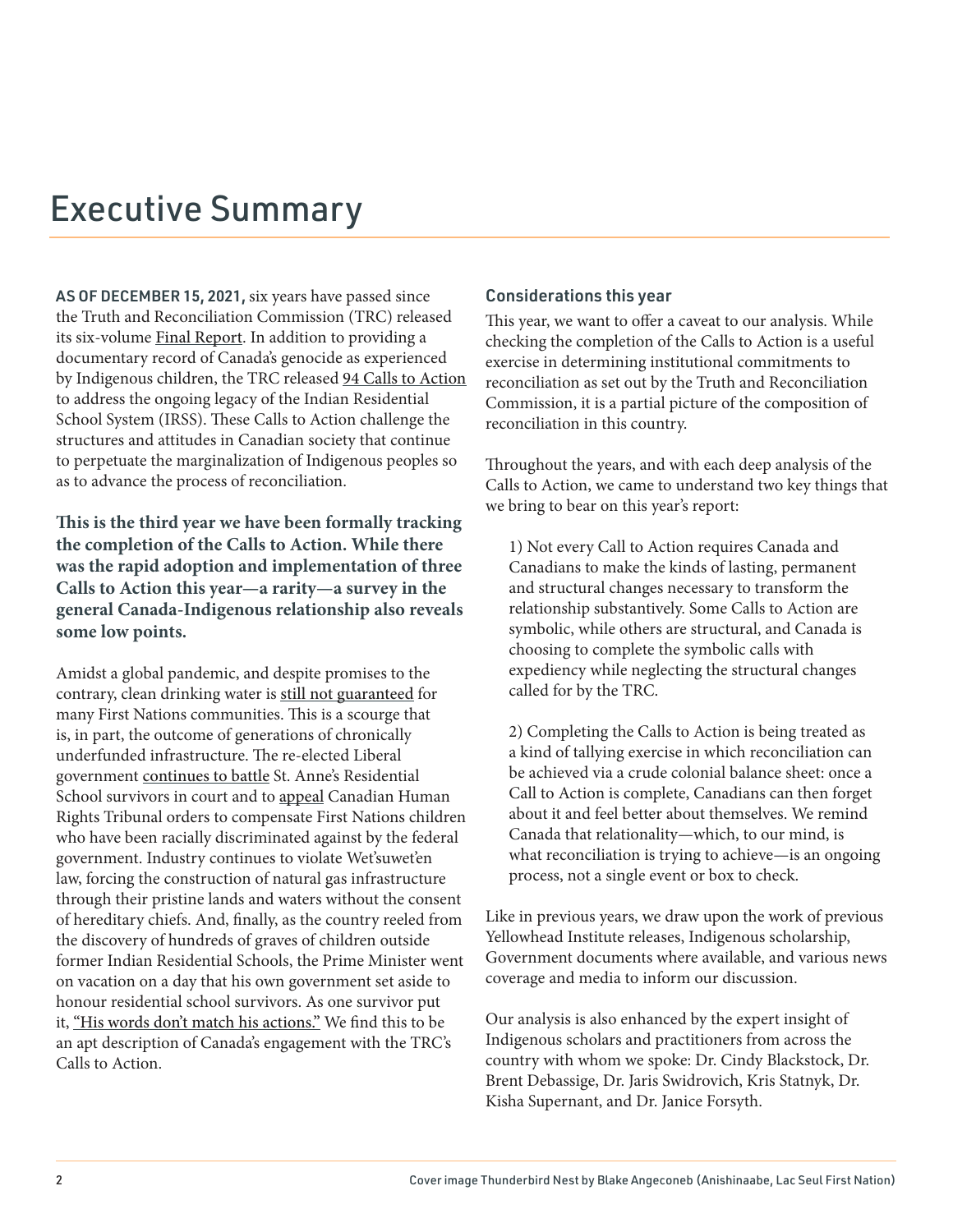## 2021 Findings:

Three Calls Completed, Low Hanging Fruit

In last year's 2020 report, we highlighted five Calls to Action that could be realistically completed within the year if there was enough political will. From that list of five Calls, the following three were acted upon in the three weeks following the first revelations of children's graves outside Residential Schools:

#15 - Appointed a language commissioner (Announced June 14, 2021)

#80 - National Day for Truth and Reconciliation (Announced June 3, 2021)

#94 - Citizenship Oath (Announced June 21, 2021)

That is more movement on the Calls to Action in three weeks alone than in the last three years!

Where "reconciliation" happened this year, it was in response to pressure brought to bear by all of the [international](https://www.nytimes.com/2021/05/28/world/canada/kamloops-mass-grave-residential-schools.html) [attention](https://www.theguardian.com/world/2021/may/28/canada-remains-indigenous-children-mass-graves) focusing on this growing evidence of Canada's history of genocide.

**Any completed Call to Action is welcome news. But why did it take the profoundly disturbing revelations of thousands of unmarked graves being found on the grounds of residential schools across the country to see Canada begin to make reconciliation a priority? And what does it mean that the Calls to Action that Canada did complete were also arguably the easiest, most of the symbolic gestures we allude to as "low hanging fruit" in this year's report?** 

We even wonder if some of these symbolic calls actually tended to benefit Canadians more immediately than Indigenous communities. When considering the National Day for Truth and Reconciliation and the amendment of the Citizenship, Dr. Supernant aptly captured what many others had been telling us: "I think, unfortunately, Indigenous peoples' needs are still not the ones that are being met."

One challenge we find is that it's increasingly difficult to continue reporting each year without being overly repetitive when the same structural barriers prevent meaningful action.

Barriers to meaningful action include:

- **1. Paternalism:** The deep-rooted, ongoing paternalistic attitudes and behaviours of politicians, bureaucrats, and policy-makers, resulting in a "we know best" mentality that prevents Indigenous peoples from leading on issues with their own solutions.
- **2. Structural anti-Indigenous discrimination:** Canada asserts legal myths to justify the [dispossession of](https://redpaper.yellowheadinstitute.org/)  [Indigenous lands](https://redpaper.yellowheadinstitute.org/) and the subsequent [manufactured](https://cashback.yellowheadinstitute.org/)  [poverty of Indigenous peoples.](https://cashback.yellowheadinstitute.org/)
- **3. "The Public Interest":** Policy-makers and Canada's legal teams have used the interests of a non-Indigenous Canadian public to shore up their [inaction on compensation](https://www.aptnnews.ca/national-news/federal-government-jumped-the-gun-by-appealing-human-rights-tribunal-compensation-ruling/) for First Nations children and as the beneficiary of exploited Indigenous lands.
- **4. Insufficient resources:** There's no shortage of promises, but with ongoing and rampant funding inequities, meaningful reconciliation will always be out of reach.
- **5. Reconciliation as exploitation or performance:** In the cases where "reconciliation" purportedly occurs, [exploitative or predatory behaviour](https://yellowheadinstitute.org/a-culture-of-exploitation-reconciliation-and-the-institutions-of-canadian-art/) is rampant, and in the case of performative measures, actions serve to manage Canada's reputation.

All the same, we find new examples and new themes informed by this year's events to lend to our 2021 analysis.

### Part I: Legacy

Part I engages Indigenous experts on the structural Calls to Action, from Child Welfare to Justice Reform. These Calls to Action continue to see very little progress. We provide in-depth details about why this continues to be the case.

### Part II: Reconciliation

While the symbolic Reconciliation Calls to Action have made the most progress, Part II focuses on the substantive Calls to Action that seek to advance relationality in Canada, from the continued work on UNDRIP legislation to Missing Children and Burial Information.

Visit [yellowheadinstitute.org/trc](http://yellowheadinstitute.org/trc )  to read the full report.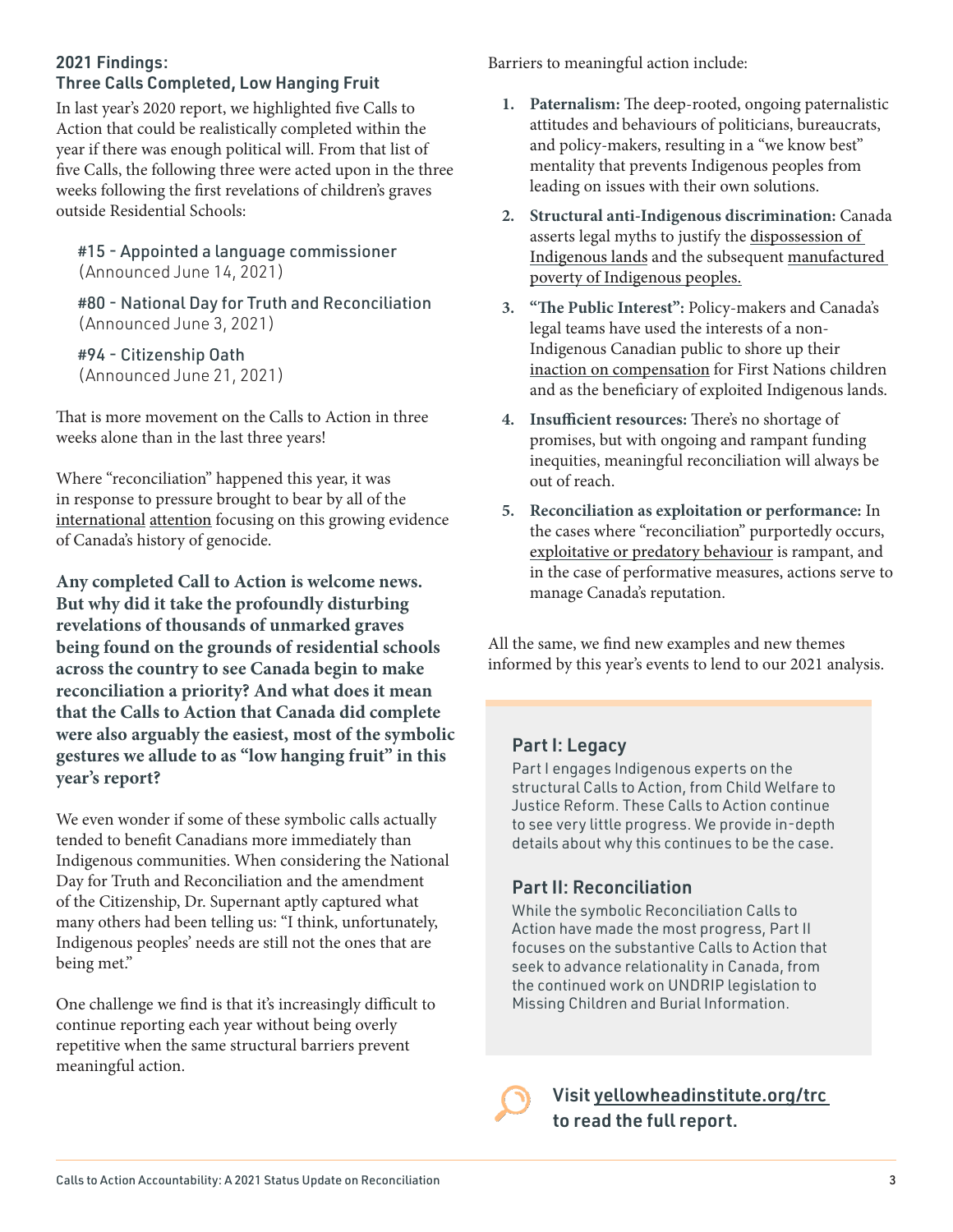

## **In 2021, three Calls to Action were completed, all in the month of June.**

Following the discovery of 215 unmarked graves on the grounds of the former Kamloops Indian Residential School, this is more action on the Calls to Action in three weeks than the last three years.



2021 Complete Calls to Action



2020 No Completed Calls to Action



2015-2019 Completed Calls to Action



Incomplete Calls to Action